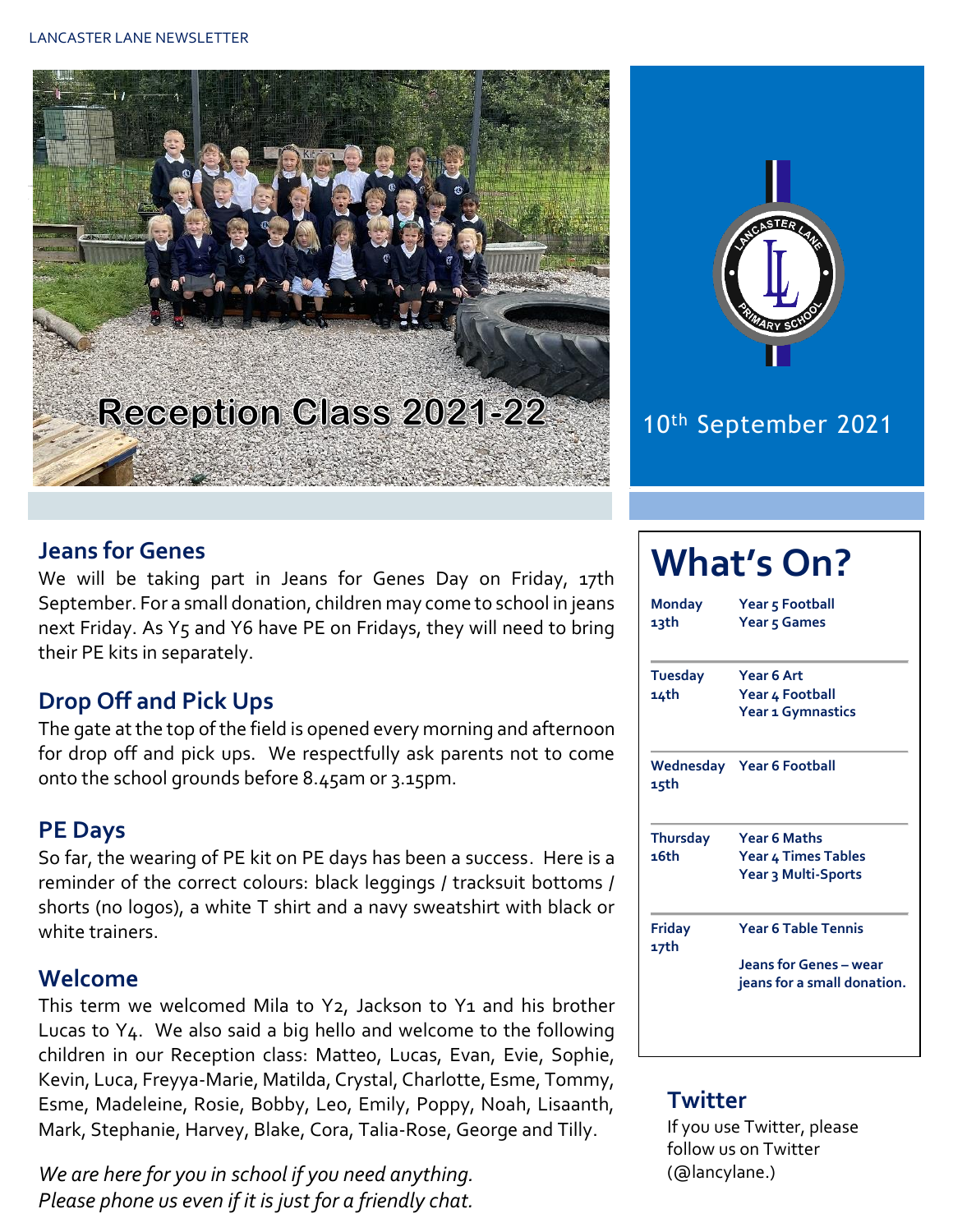



#### **Donations for the Afghan Refugees**

Thank you to those who have donated clothes for the Afghan refugees who have been relocated to the North West. Local charities have been inundated with donations and have halted collections for the present time. Therefore, we respectfully ask for no more donations to be sent into school until these can be passed on again.

#### **After School Clubs**

You will have received a ParentMail about after school clubs this week. Please note the end time of  $\Delta$ pm (as the start time is sooner). Please inform the school office or the club leader if your child no longer wishes to attend a club or is unable to make it on a particular week.

#### **Names in Uniforms**

The children look very smart in our new school uniform. However, there are still so many items of clothing that do not have children's names in. It is nigh on impossible to return lost items of clothing to their rightful owner if they are not named.

#### **Breakfast Club and Stoppers**

There is always availability at Breakfast Club and Stoppers should you need it. The staff are flexible and will accommodate your individual needs be this all week, a set night or one off. Should you require a place and aren't already booked in, please phone the school office on 01772 433641 or email: stoppers@lancasterlane.lancs.sch.uk. Breakfast Club is £3.50 per session and Stoppers is £8.20 per session.

#### **Holes Book**

If anyone has a copy of Holes that Y6 could borrow for a short while, please pass it onto Mr Metcalfe.

#### **Guitars**

Miss Galea is delighted (as are we) that guitars are starting again next week at 8.15am on a Thursday morning. If your child is attending guitars they should wait at the front of the school for Miss Galea to collect them. All arrangements for guitars are through Miss Galea herself rather than school and her contact details are on the paperwork she has sent home.

#### **And finally…**

September days are here with summer's best of weather and autumn's best of cheer.